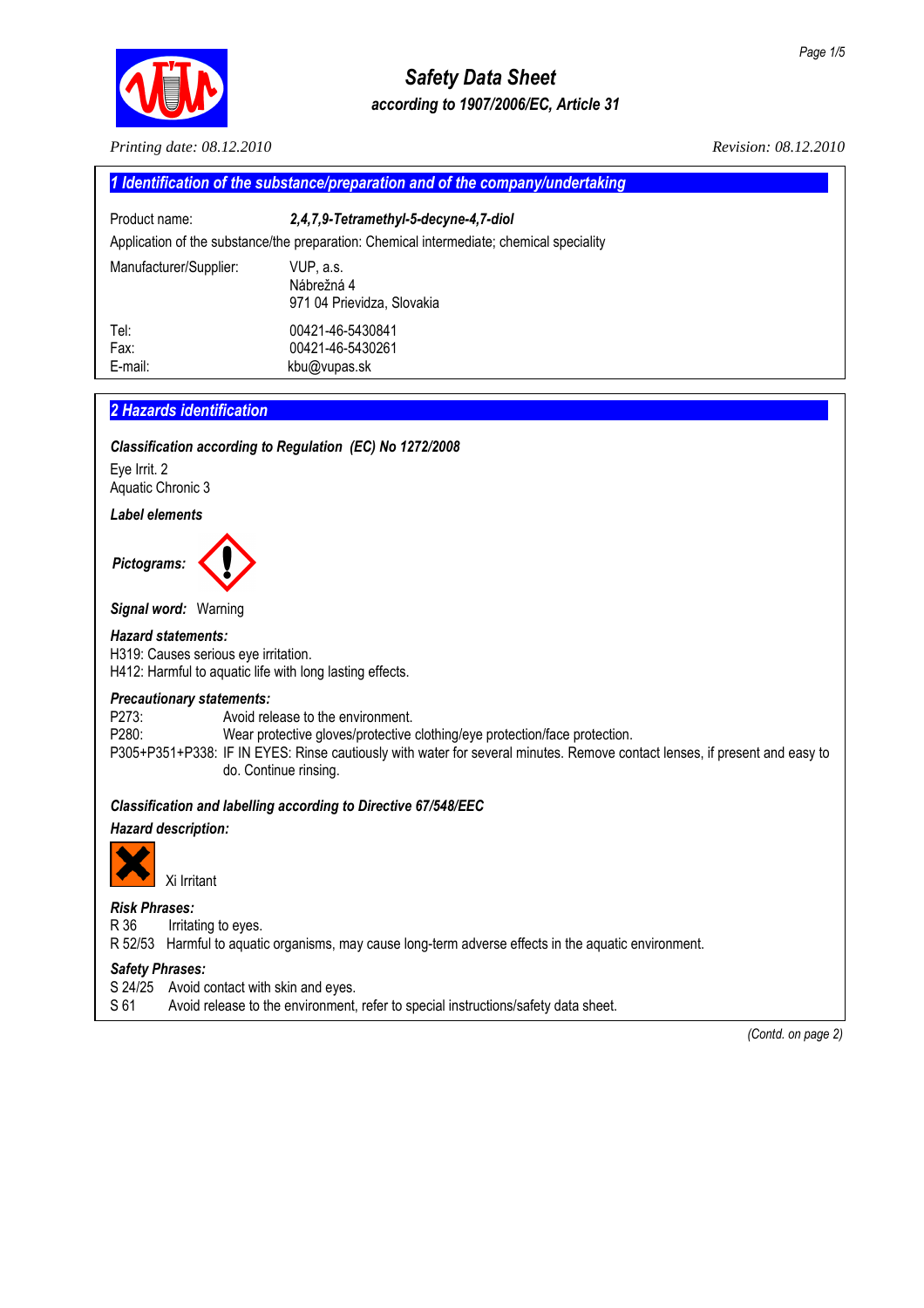# *Safety Data Sheet Page 2/5 according to 1907/2006/EC, Article 31*

*Printing date: 08.12.2010 Revision: 08.12.2010* 

## Product name: *2,4,7,9-Tetramethyl-5-decyne-4,7-diol*

*(Contd. of page 1)* 

| 3 Composition/information on ingredients                                      |                                                                     |          |               |                                                                    |               |
|-------------------------------------------------------------------------------|---------------------------------------------------------------------|----------|---------------|--------------------------------------------------------------------|---------------|
| Synonyms:<br>Molecular Formula:<br>Molecular Weight:                          | 2,4,7,9-Tetramethyldec-5-yne-4,7-diol<br>$C14H26O2$<br>226.36 g/mol |          |               |                                                                    |               |
| Name                                                                          |                                                                     | CAS      | <b>EINECS</b> | Classification                                                     | Concentration |
| 2,4,7,9-Tetramethyl-5-decyne-4,7-diol                                         |                                                                     | 126-86-3 | 204-809-1     | Eye Irrit. 2; Aquatic Chronic 3;<br>H319; H412;<br>Xi, R36, R52/53 | min. 99 %     |
| For the full text of the H-Statements mentioned in this Section see Section 2 |                                                                     |          |               |                                                                    |               |

For the full text of the H-Statements mentioned in this Section, see Section 2.

# **4 First aid measures**

### *General advice*

Consult a physician. Show this safety data sheet to the doctor in attendance.

#### *If inhaled*

If breathed in, move person into fresh air. If not breathing give artificial respiration Consult a physician.

#### *In case of skin contact*

Wash off with soap and plenty of water. Consult a physician.

#### *In case of eye contact*

Rinse thoroughly with plenty of water for at least 15 minutes and consult a physician.

### *If swallowed*

Never give anything by mouth to an unconscious person. Rinse mouth with water. Consult a physician.

# **5 Fire-fighting measures**

### *Suitable extinguishing media:*

Use water spray, alcohol-resistant foam, dry chemical or carbon dioxide.

### *Special protective equipment for fire-fighters:*

Wear self contained breathing apparatus for fire fighting if necessary.

# **6 Accidental release measures**

# *Personal precautions:*

Use personal protective equipment. Avoid dust formation. Avoid breathing dust. Ensure adequate ventilation.

### *Environmental precautions:*

Do not let product enter drains.

### *Methods and materials for containment and cleaning up:*

Soak up with inert absorbent material and dispose of as hazardous waste. Keep in suitable, closed containers for disposal.

 *(Contd. on page 3)*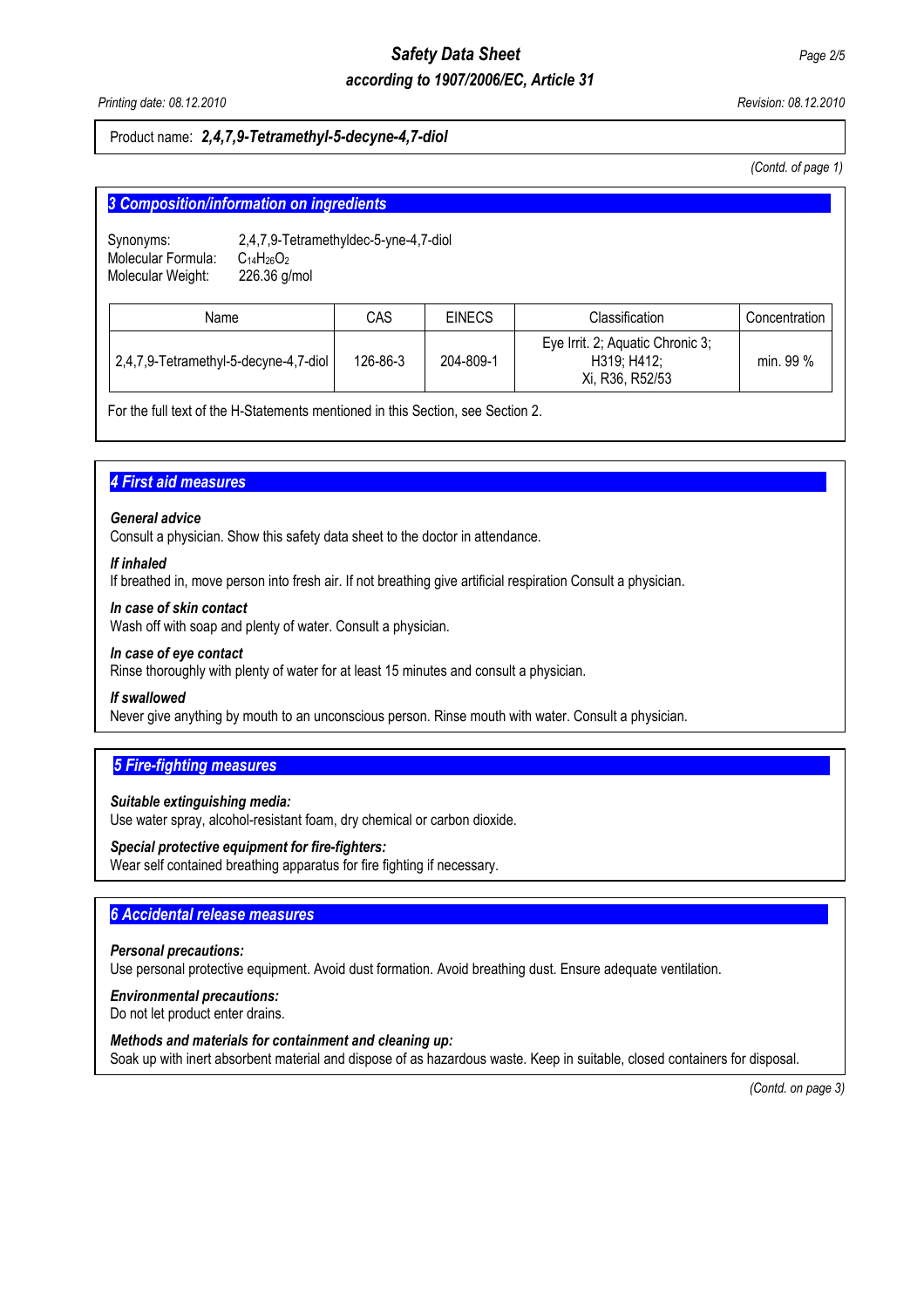# *Safety Data Sheet Page 3/5*

# *according to 1907/2006/EC, Article 31*

*Printing date: 08.12.2010 Revision: 08.12.2010* 

## Product name: *2,4,7,9-Tetramethyl-5-decyne-4,7-diol*

*(Contd. of page 2)*

## **7 Handling and storage**

#### *Handling:*

Avoid contact with skin and eyes. Avoid inhalation of vapour or mist. Normal measures for preventive fire protection.

#### *Storage:*

Store in cool place. Keep container tightly closed in a dry and well-ventilated place.

# **8 Exposure controls/personal protection**

Contains no substances with occupational exposure limit values.

## *Personal protective equipment*

### *Respiratory protection:*

Where risk assessment shows air-purifying respirators are appropriate use a full-face respirator with multi-purpose combination (US) or type ABEK (EN 14387) respirator cartridges as a backup to engineering controls. If the respirator is the sole means of protection, use a full-face supplied air respirator. Use respirators and components tested and approved under appropriate government standards such as NIOSH (US) or CEN (EU).

#### *Hand protection:*

The selected protective gloves have to satisfy the specifications of EU Directive 89/686/EEC and the standard EN 374 derived from it. Handle with gloves.

## *Eye protection:*

Safety glasses with side-shields conforming to EN166.

#### *Skin and body protection:*

Choose body protection according to the amount and concentration of the dangerous substance at the work place.

#### *Hygiene measures:*

Handle in accordance with good industrial hygiene and safety practice. Wash hands before breaks and at the end of workday.

# **9 Physical and chemical properties...**

#### **Appearance**

| <b>Physical State:</b>    | solid                                              |
|---------------------------|----------------------------------------------------|
| Color:                    | white                                              |
| Odour:                    | peppermint odour                                   |
| Safety data               |                                                    |
| pH:                       | not available                                      |
| Boiling Point:            | 255 °C                                             |
| Freezing/Melting Point:   | $38 - 42 °C$                                       |
| Autoignition Temperature: | 305 °C (injected as a liquid at 60 °C)             |
| Flash Point:              | $136+1 °C$                                         |
| Explosion Limits, lower:  | $0.71+0.01$ vol. % (injected as a liquid at 60 °C) |
| Explosion Limits, upper:  | not available                                      |
| Vapour pressure:          | 0.47 kPa at 125 °C                                 |
| Vapour density (air=1):   | 4.34                                               |
| Solubility in water:      | $0.1\%$                                            |
| Viscosity:                | 5.9 mPas at 80 °C                                  |
|                           | 29.3 mPas at 50 °C                                 |
| Gravity:                  | $883 \text{ kg/m}^3$                               |
|                           |                                                    |

*(Contd. on page 4)*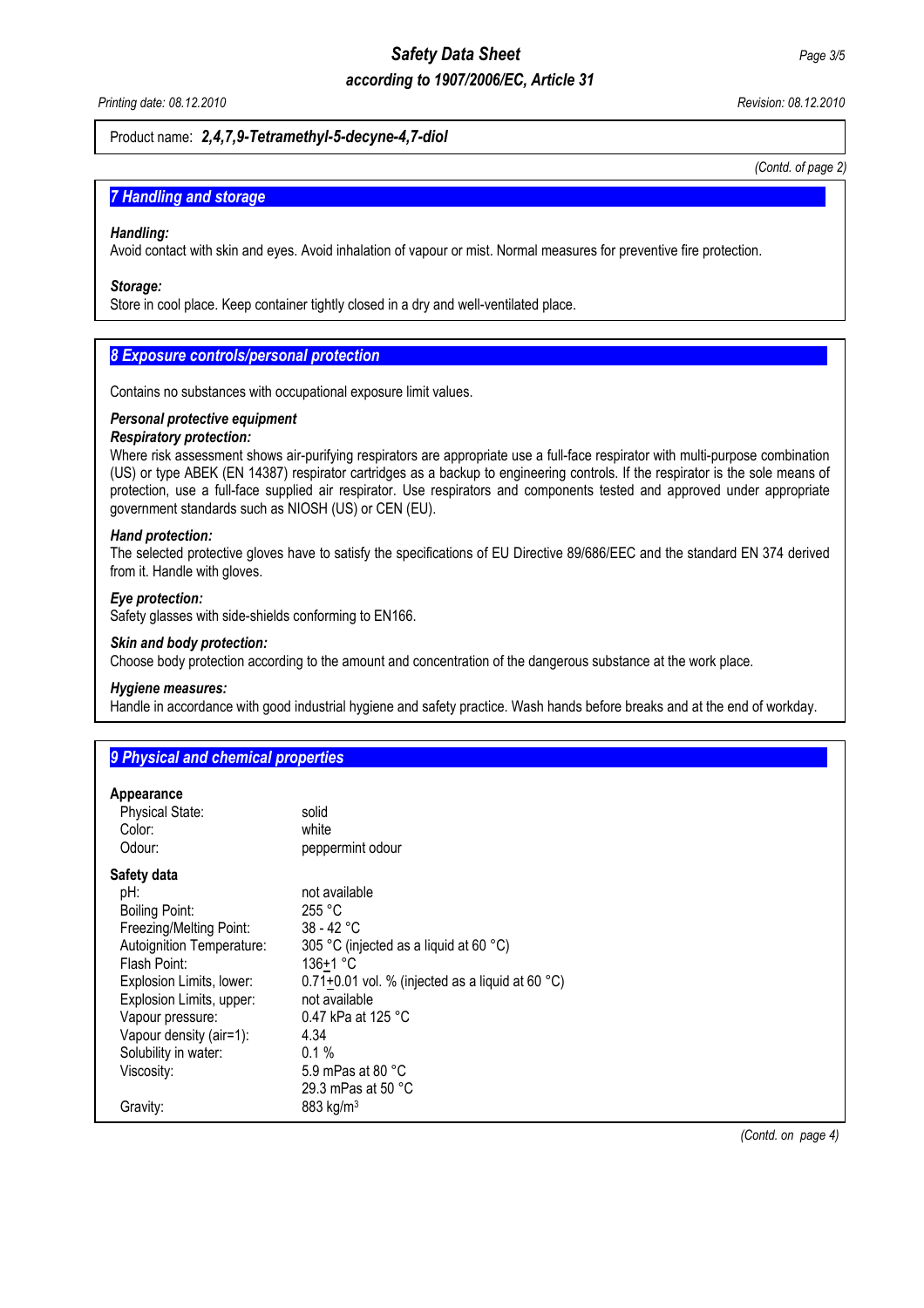# *Safety Data Sheet Page 4/5*

# *according to 1907/2006/EC, Article 31*

*Printing date: 08.12.2010 Revision: 08.12.2010* 

## Product name: *2,4,7,9-Tetramethyl-5-decyne-4,7-diol*

*(Contd. of page 3)* 

## **10 Stability and reactivity**

**Storage stability:** Stable under recommended storage conditions.

**Materials to avoid:** Strong oxidizing agents, Acid chlorides, Acid anhydrides, Strong bases.

*Hazardous decomposition products:* Hazardous decomposition products formed under fire conditions. - Carbon oxides.

# **11 Toxicological information**

#### *Acute toxicity:*

oral-rat  $LD_{50} > 4$  600 mg/kg dermal-rabbit  $LD_{50} > 1000$  mg/l (1 h) inhal-rat  $LC_{50}$  > 20 mg/l (1 h)

#### *Carcinogenicity*

IARC:No component of this product present at levels greater than or equal to 0.1% is identified as probable, possible or confirmed human carcinogen by IARC.

#### *Signs and Symptoms of Exposure*

To the best of our knowledge, the chemical, physical, and toxicological properties have not been thoroughly investigated.

#### *Potential Health Effects*

| Inhalation: | May be harmful if inhaled. Causes respiratory tract irritation.  |  |
|-------------|------------------------------------------------------------------|--|
| Skin:       | May be harmful if absorbed through skin. Causes skin irritation. |  |
| Eves:       | Causes serious eye irritation.                                   |  |
| Ingestion:  | May be harmful if swallowed.                                     |  |

## **12 Ecological information**

#### *Ecotoxicity:*

EC50 Daphnia magna (48 h): 91 mg/l EC50 Daphnia magna (24 h): 83-130 mg/l EC50 MICROTOX Luminiscent bacteria (5 min): 125-191 mg/l EC50 Algae (72 h): 15 mg/l LC50 Carp (24 h): 42 mg/l LC50 Carp (96 h): 42 mg/l This product difficult subject to degradation (OECD 301 B): 5 %, 28 days

## **13 Disposal considerations**

#### *Product:*

Observe all federal, state, and local environmental regulations. Contact a licensed professional waste disposal service to dispose of this material. Dissolve or mix the material with a combustible solvent and burn in a chemical incinerator equipped with an afterburner and scrubber.

### *Contaminated packaging:*

Dispose of as unused product.

| <b>14 Transport information</b> |                                                                            |
|---------------------------------|----------------------------------------------------------------------------|
| Land transport ADR/RID:         | Not regulated as a hazardous material.                                     |
| <b>Maritime transport IMDG:</b> | Not regulated as a hazardous material.                                     |
|                                 | Air transport ICAO-TI and IATA-DGR: Not regulated as a hazardous material. |